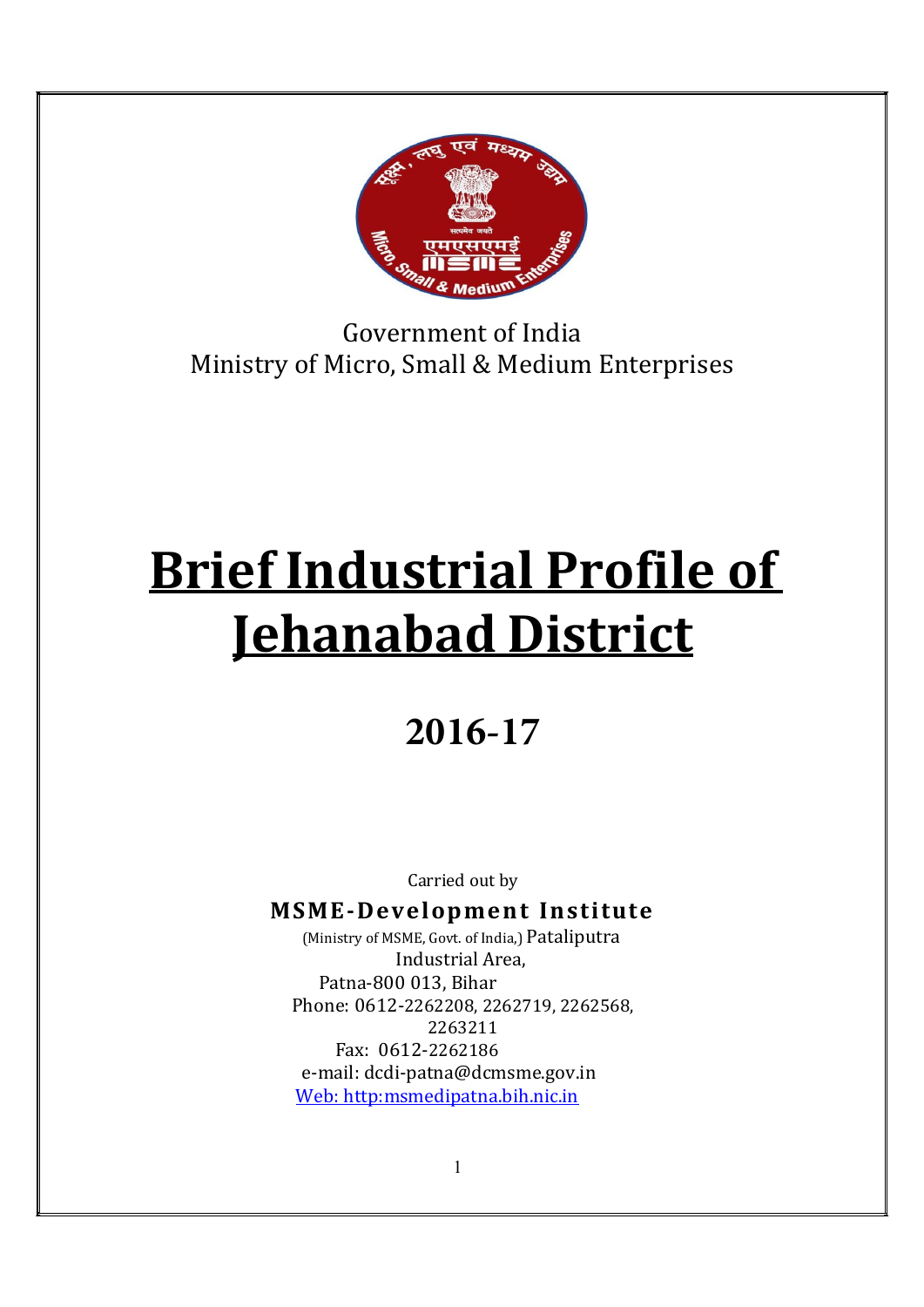#### **FOREWORD**

The Micro, Small & Medium Enterprises Development Institute, Patna has prepared an Industrial Profile of Jehanabad, District Bihar. The objective to prepare the Industrial profile of the district is to make the information readily available in respect of location, administrative set up, industrial area available, growth & trend of MSMEs, clusters etc to the existing as well as prospective entrepreneurs. The available data have been compiled and the profile is prepared. It is expected that this industrial profile will be useful for Government & non-government promotional & developmental agencies engaged in promotion and development of MSMEs in Jehanabad, District Bihar.

I take this opportunity to express my gratitude to the officers of  $O/\sigma$  the Department of Industries, Govt. of Bihar, General Manager, District Industry Centre and Bihar Industrial Area Development Authority (BIADA) for extending their co-operation in preparing this Industrial Profile.

I also place on record my appreciation to Shri Ramesh Kumar, Asstt. Director (E.I.) and Shri Ravi Kant, Asstt. Director (E.I.) of this Institute for their hard work in bringing out report in this form.

> (A. R. Gokhe) Director

Date: 29.03.2017 Place: Patna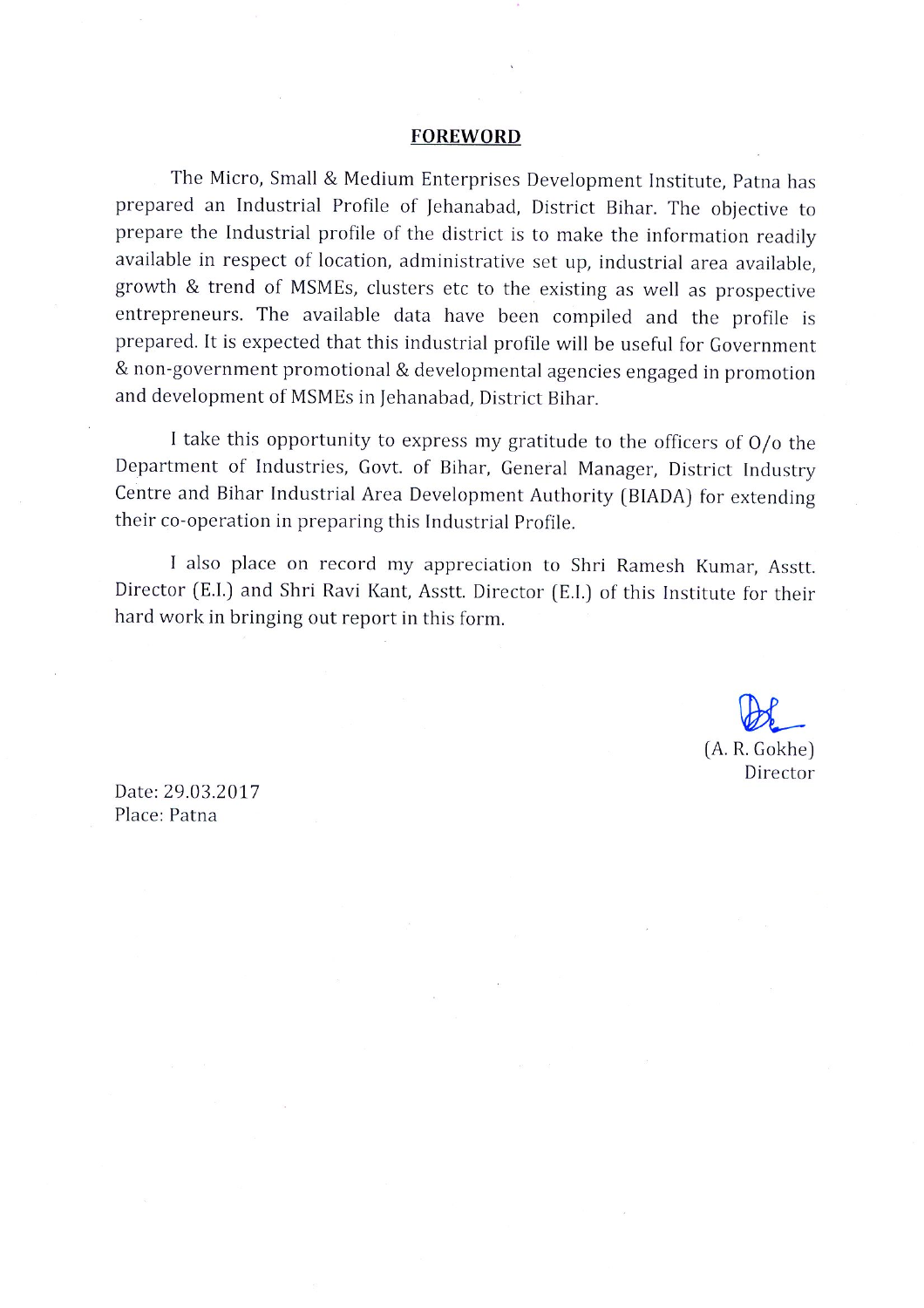# Contents

| S. No.           | <b>Topic</b>                                                                  | Page No.       |
|------------------|-------------------------------------------------------------------------------|----------------|
| 1.               | General Characteristics of the District                                       | 3              |
| 1.1              | Location & Geographical Area                                                  | 3              |
| 1.2              | Topography                                                                    | 3              |
| $\overline{1.3}$ | Availability of Minerals.                                                     | $\overline{4}$ |
| 1.4              | Forest                                                                        | 4              |
| 1.5              | Administrative set up                                                         | 4              |
| 2.               | District at a glance                                                          | 4              |
| $\overline{2.1}$ | Existing Status of Industrial Area in the District Jehanabad                  | $\overline{7}$ |
| $\overline{3}$ . | Industrial Scenario Of Jehanabad                                              | $\overline{7}$ |
| $\overline{3.1}$ | Industry at a Glance                                                          | $\overline{7}$ |
| $\overline{3.2}$ | Year Wise Trend Of Units Registered                                           | $\overline{7}$ |
| $\overline{3.3}$ | Details Of Existing Micro & Small Enterprises & Artisan Units In              | $\overline{8}$ |
|                  | The District                                                                  |                |
| 3.4              | Large Scale Industries / Public Sector undertakings                           | 10             |
| $\overline{3.5}$ | Major Exportable Item                                                         | 10             |
| $\overline{3.6}$ | <b>Growth Trend</b>                                                           | 10             |
| $\overline{3.7}$ | Vendorisation / Ancillarisation of the Industry                               | 10             |
| 3.8              | <b>Medium Scale Enterprises</b>                                               | 10             |
| 3.8.1            | List of the units in Jehanabad & near by Area                                 | 10             |
| 3.8.2            | Major Exportable Item                                                         | 10             |
| $\overline{3.9}$ | Service Enterprises                                                           | 10             |
| 3.9.1            | Potentials areas for service industry                                         | 10             |
| 3.10             | <b>Potential for new MSMEs</b>                                                | 11             |
| 4.               | Existing Clusters of Micro & Small Enterprise                                 | 11             |
| 4.1              | Detail Of Major Clusters                                                      | 11             |
| 4.1.1            | Manufacturing Sector                                                          | 11             |
| 4.1.2            | Service Sector                                                                | 11             |
| 4.2              | Details of Identified cluster                                                 | 11             |
| $\overline{5}$ . | General issues raised by industry association during the course of<br>meeting | 11             |
| 6                | Steps to set up MSMEs                                                         | 11             |
| $\overline{7}$ . | Additional information if any                                                 | 13             |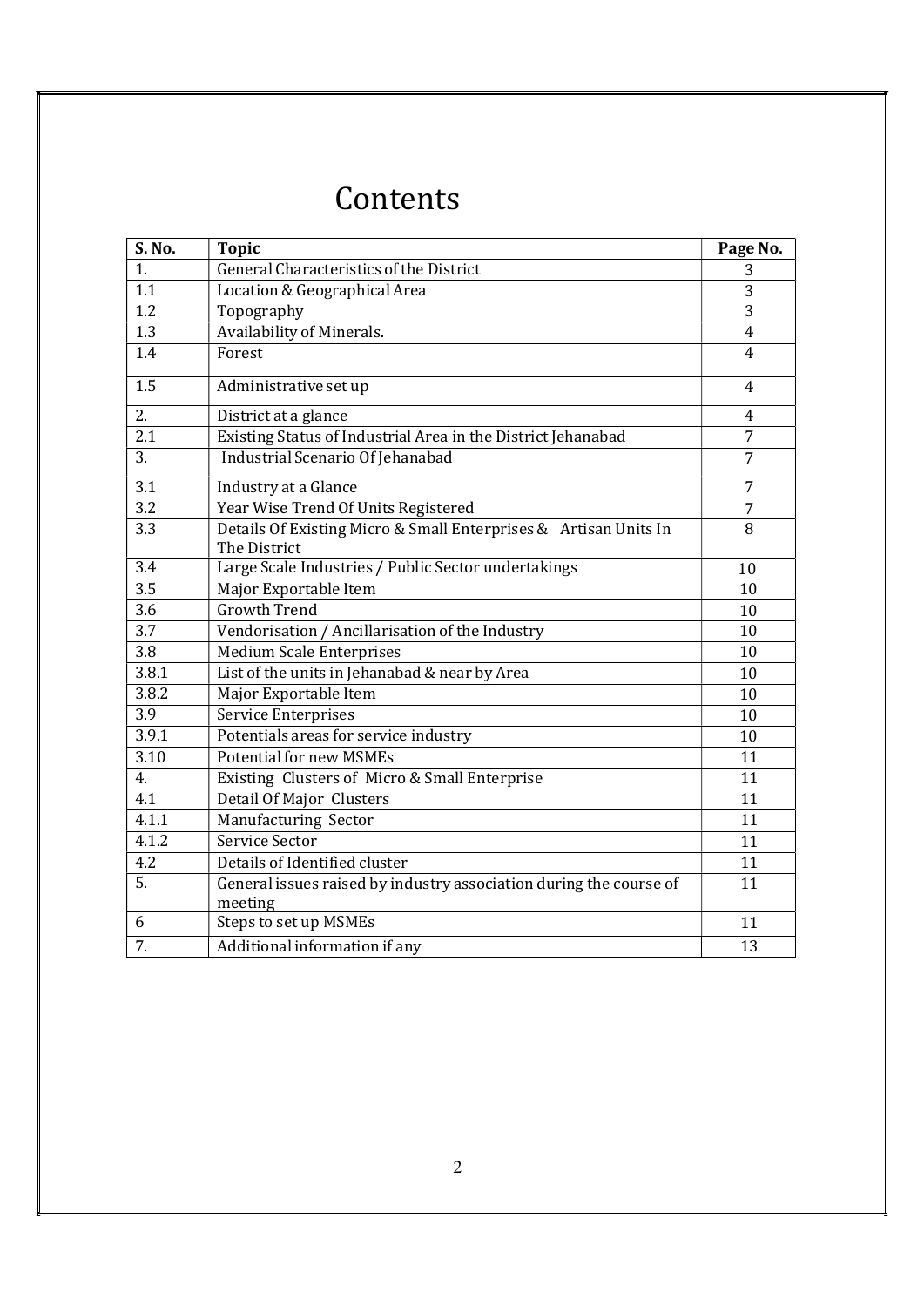# Brief Industrial Profile of Jehanabad District

#### 1. General Characteristics of the District

Jehanabad district was carved out of the old GAYA district on  $1<sup>*</sup>$  August 1986. Earlier it was a subdivision of Gaya since 1872. It is situated 56 km to the south of the State Head Quarters, Patna and 47 km to the north of Gaya by road and is well connected to both the stations via an electrified rail-route as well. Again, in the year 2001, the district of Arwal was created out of the district of Jehanabad.

#### 1.1 Location & Geographical Area.

The district covers 941.4 sq. km. of geographical area in South Bihar. The town of Jehanabad, which is the HQ of the district, is situated at the confluence of rivers Dardha and Jamuna. Lying between 25-0' to 25-15' degree north latitude and 84-13' to 85-15' degree eastern longitude, the district is bounded by districts of Patna in the north, Gaya in the south, Nalanda in the east and Arwal in the West.

#### 1.2 Topography

According to the Planning Commission Classification, the State as demarcated now falls in middle-Gangetic Plains region. ICAR's agro-ecological division puts it under the sub-humid ecosystem. Based on more desagregated classification, the state is divided into three agro-climatic sub-zones. These are north-west angetic plains (Zone I), north-east Gangetic Plains (Zone II) and the South-Bihar Plains (Zone-III). Jehanabad district fall in agro-climatic Sub-Zone III. The average annual rainfall in the Jehanabad district is 1313 mm. This is just sufficient for the type of agriculture practiced traditionally in this district. The timely rainfall is very crucial for the type of agriculture being practised in the district and it gives a boost to increase the production. The rivers that flow through the district are Dardha, Phalgu, Jamuna, Morhar and Punpun. Most of these rivers remain dry for the major part of the year.The soil in the district is old alluvian, sandy loam to clayey, slightly alkaline in patches. The soil correction is thus important for increasing agricultural production in the district. The soil nutrient status of the district is moderate and having an average range of nitrogen and phosphorous.Fertile alluvial soil locally called "Kewal" supports the District's predominantly agricultural economy and is currently being tilled for production of paddy, wheat, cane, potato, pulses, vegetables etc.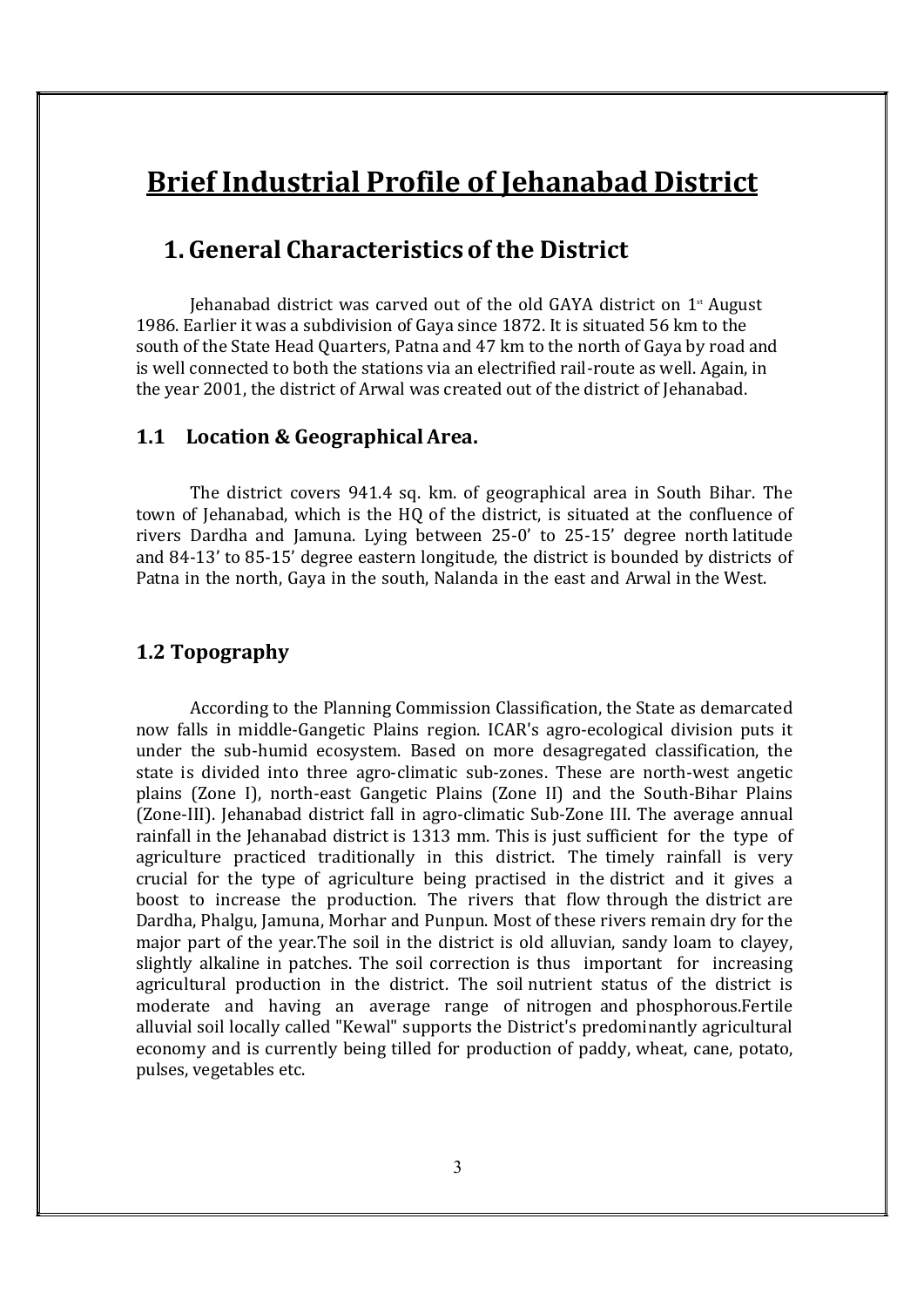#### 1.3 Availability of Minerals.

As far as minerals are concerned, the district has only minor ones. The sand available with the river beds in the major part of the year is collected and transported to other parts of the district besides to the adjoining districts and is useful in construction work.

#### 1.4 FOREST

The forest cover of the district is small- 1030 hectares, which is mainly concentrated near the Barabar Hills. They belong to the category of reserve forests.

#### 1.5 Administrative set up.

District of Jehanabad came into existance in the year 1986, carevd out of the erstwhile Gaya district. The present district of Jehanabad consists of 1 subdivision, viz Jehanabad. the district has 7 blocks , 1 nagar parishad , 5 circles with district headquarter at Jehanabad.

Jehanabad District is one of the thirty-eight districts of Bihar state, India, and Jehanabad town is the administrative headquarter of this district. Jehanabad district is a part of Magadh Division. The present district of Jehanabad comprises of the whole area of Jehanabad subdivision of the old Gaya district. The district may be divided into plain and plateau regions.

| S.No | Particular                   | Year   | Unit       | <b>Statistics</b>                  |
|------|------------------------------|--------|------------|------------------------------------|
|      | <b>Geographical features</b> |        |            |                                    |
| (A)  | Geographical Data            |        |            |                                    |
|      | i) Latitude                  |        | Degree     | $25.0^0$ to $25.15^0$              |
|      |                              |        |            | North                              |
|      | ii) Longitude                |        | Degree     | $84.13^{\circ}$ to $85.15^{\circ}$ |
|      |                              |        |            | East                               |
|      | iii) Geographical Area       |        | Hectares   | 94,043                             |
| (B)  | <b>Administrative Units</b>  |        |            |                                    |
|      | i) Sub divisions             | 2012   | <b>Nos</b> |                                    |
|      | ii) Tehsils                  | $-do-$ | $-do-$     | 7                                  |
|      | iii) Sub-Tehsil              |        |            |                                    |
|      | iv) Patwar Circle            |        |            |                                    |
|      | v) Panchayat Samiti          |        |            | 7                                  |

## 2. District at a glance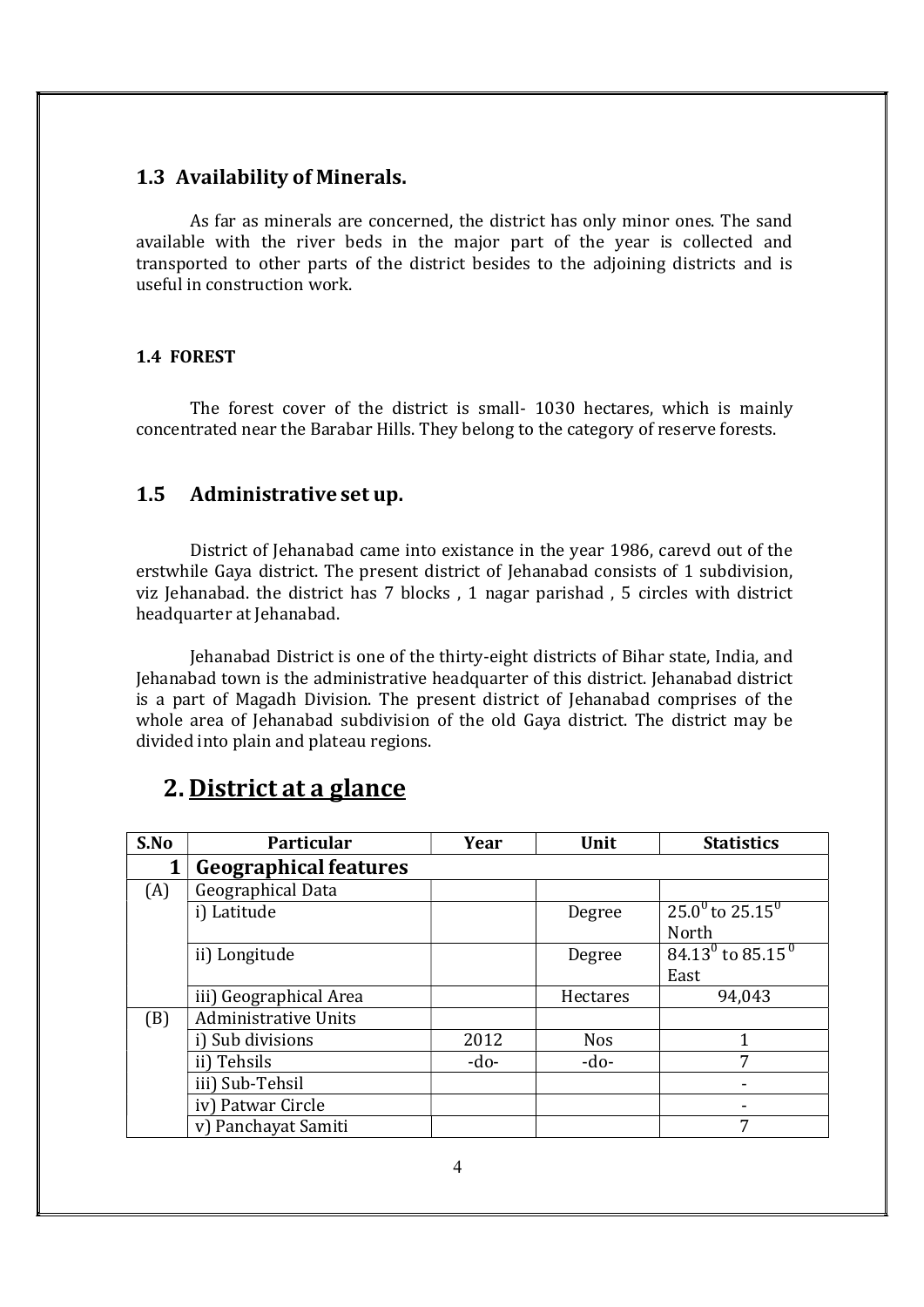|           | vi)Nagar nigam                          | $-do-$  | -do-       | $\overline{2}$          |
|-----------|-----------------------------------------|---------|------------|-------------------------|
|           | vii) Nagar Palika                       | -do-    | -do-       | $\overline{2}$          |
|           | viii) Gram Panchayats                   | -do-    | $-do-$     | 93                      |
|           | xi) Revenue villages                    | -do-    | -do-       | 611                     |
|           | x) Assembly Area                        | -do-    | -do-       | 1 MP                    |
|           |                                         |         |            | Constituency, 3         |
|           |                                         |         |            | <b>MLA Constituency</b> |
| 2.        | <b>Population</b>                       |         |            |                         |
| (A)       | Sex-wise                                |         |            |                         |
|           | i) Male                                 | 2011    | <b>Nos</b> | 5,86,202                |
|           | ii) Female                              | 2011    | -do-       | 5,37,974                |
| (B)       | <b>Rural Population</b>                 | 2011    | -do-       | 9,89,816                |
| 3.        | <b>Agriculture</b>                      |         |            |                         |
| A.        | Land utilisation                        |         |            |                         |
|           | i) Total Area                           | 2010-11 | Hectare    | 94,043                  |
|           | ii) Forest cover                        | 2010-11 | -do-       | 637                     |
|           | iii) Non Agriculture Land               | 2010-11 | -do-       | 14,675                  |
|           | $\overline{v}$ ) cultivable Barren land | 2010-11 | -do-       | 148                     |
| 4.        | <b>Forest</b>                           |         |            |                         |
|           | (i) Forest                              | 2010-11 | Ha.        | 637                     |
|           |                                         |         |            |                         |
| 5.        | <b>Livestock &amp; Poultry</b>          |         |            |                         |
| A.        | <b>Cattle</b>                           |         |            |                         |
|           | i) Cows                                 | 2007    | Nos.       | 88,000                  |
|           | ii) Buffaloes                           | 2007    | Nos.       | 1,07,000                |
|           |                                         |         |            |                         |
| <b>B.</b> | <b>Other livestock</b>                  |         |            |                         |
|           | i) Goats                                | 2007    | Nos.       | 74,000                  |
|           | ii) Pigs                                | 2007    | Nos.       | 35,000                  |
|           | iii) Dogs & Bitches                     | 2007    | Nos.       | <b>NA</b>               |
|           | iv) Railways                            |         |            |                         |
|           | i) Length of rail line                  | 2010-11 | Kms        | 31                      |
|           | V) Roads                                |         |            |                         |
|           | (a) National Highway                    | 2010-11 | Kms        | 134.23                  |
|           | (b) State Highway                       | 2010-11 | Kms        | 61.90                   |
|           | (c) Main District Highway               | 2010-11 | Kms        | 184.55                  |
|           | (d) Other district & Rural              | 2010-11 | Kms        | <b>NA</b>               |
|           | Roads                                   |         |            |                         |
|           | (e) Rural road/Agriculture              | 2010-11 | Kms        | <b>NA</b>               |
|           | <b>Marketing Board Roads</b>            |         |            |                         |
|           | (f) Kachacha Road                       | 2010-11 | Kms        | 450.90                  |
|           |                                         |         |            |                         |
|           |                                         |         |            |                         |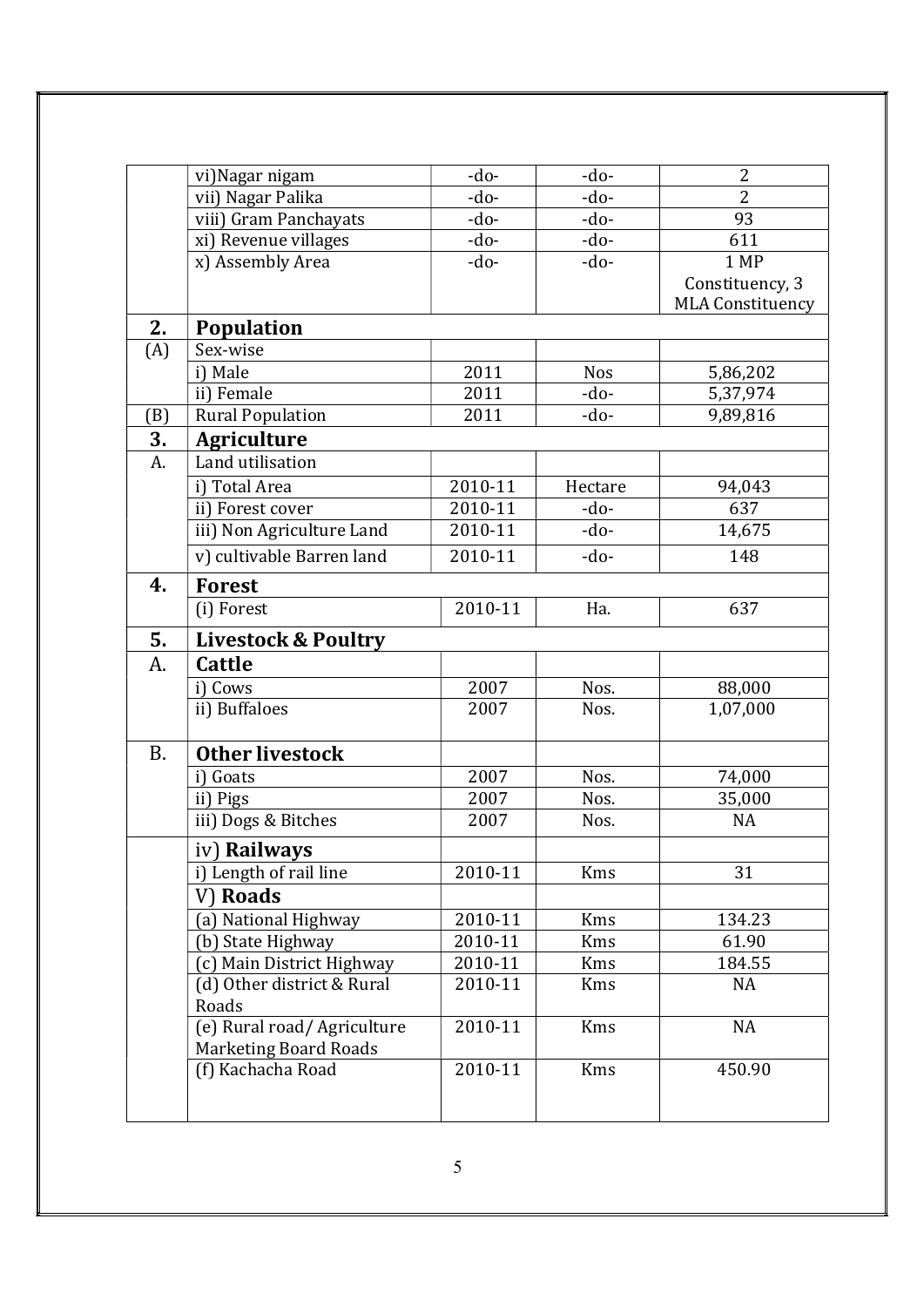| (VI) Communication           |         |             |                              |
|------------------------------|---------|-------------|------------------------------|
| (a) Telephone connection     | 2010-11 |             | <b>NA</b>                    |
| (b) Post offices             | 2010-11 | Nos.        | 88                           |
| (c) Telephone center         | 2010-11 | Nos.        | <b>NA</b>                    |
| (d) Density of Telephone     | 2010-11 | Nos./1000   | <b>NA</b>                    |
|                              |         | person      |                              |
| (e) Density of Telephone     | 2010-11 | No. per KM. | <b>NA</b>                    |
| (f) PCO Rural                | 2010-11 | No.         | <b>NA</b>                    |
| $(g)$ PCO STD                | 2010-11 | No.         | <b>NA</b>                    |
| (h) Mobile                   | 2010-11 | No.         | NA                           |
| (VII) Public Health          |         |             |                              |
| Allopathic Hospital          | 2010-11 | No.         | $\overline{4}$               |
| Beds in Allopathic hospitals |         | No.         | 347                          |
| Ayurvedic Hospital           |         | No.         | $\mathbf{1}$                 |
| Beds in Ayurvedic hospitals  |         | No.         |                              |
| Unani hospitals              |         | No.         |                              |
| Community health centers     |         | No.         |                              |
| Primary health centers       |         | No.         | $\overline{7}$               |
| <b>APHC</b>                  |         | No.         | 25                           |
| <b>Sub Health Centers</b>    |         | No.         | 82                           |
| Private hospitals            |         | No.         |                              |
| (VIII) Banking               |         |             |                              |
| commercial                   |         |             |                              |
| (a) Commercial Bank          |         | Nos.        | 28                           |
| (b) Rural Bank               |         | Nos.        | 11                           |
| Products (Gramin Bank)       |         |             |                              |
| (c) Co-Operative bank        |         | Nos.        |                              |
| products                     |         |             |                              |
| (d) PLDB Branches            |         | Nos.        | $\qquad \qquad \blacksquare$ |
| (IX) Education               |         |             |                              |
| (a) Primary school           |         | Nos.        | 561                          |
| (b) Middle schools           |         | Nos.        | 198                          |
| (c) Secondary & senior       |         | Nos.        | 43                           |
| secondary schools            |         |             |                              |
| (d) Colleges                 |         | Nos.        | 2                            |
| (e) Technical University     |         | Nos.        |                              |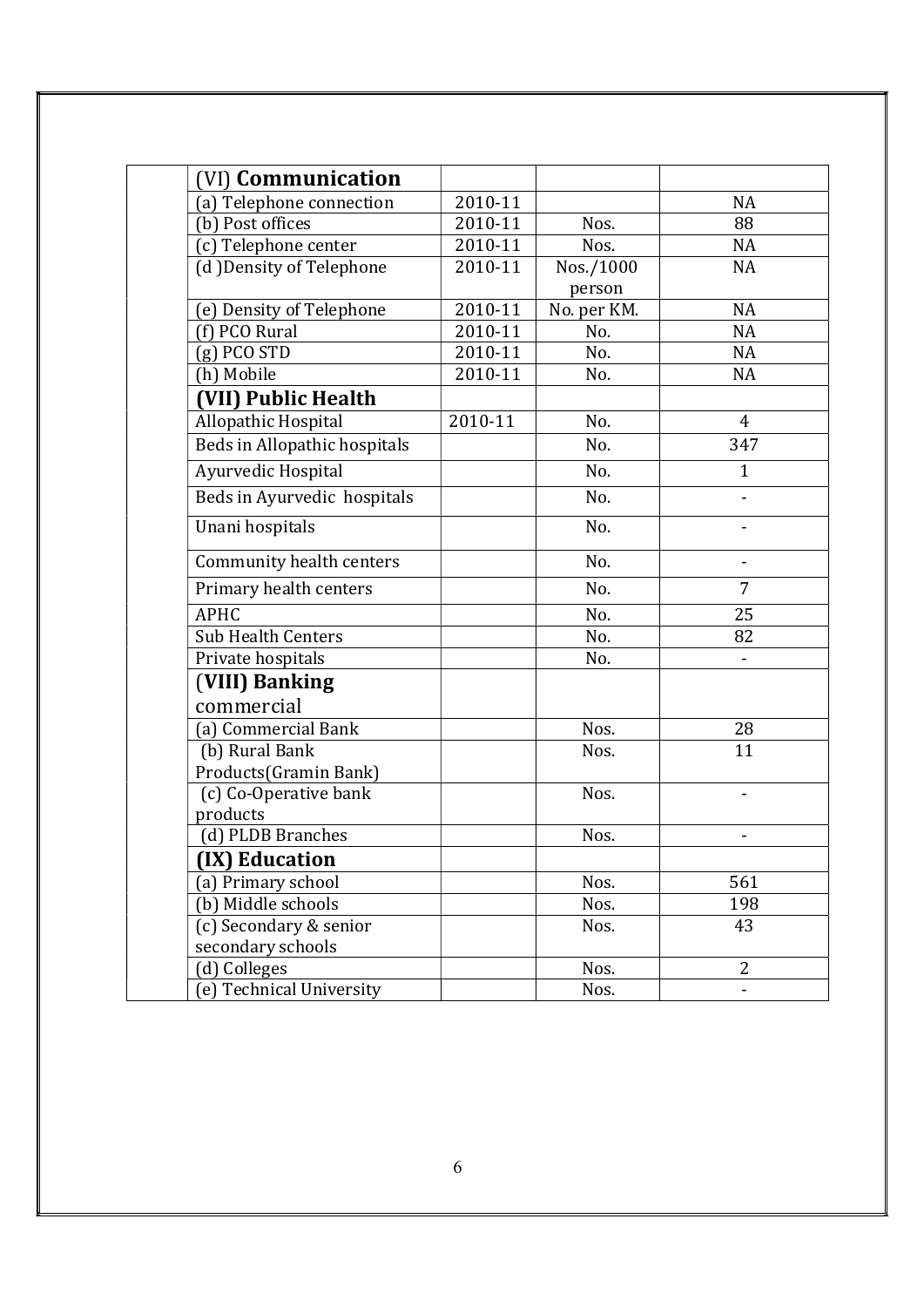| S.<br>No. | Name of Ind.<br>Area | Land<br>acquire<br>$d$ (In<br>acre) | Land<br>develope<br>d (In<br>acre) | Prevailin<br>g Rate Per   Plots<br>acre<br>(In Rs.<br>Lakhs) | No of | No of<br>allotte<br>d Plots | No of<br>Vacant<br><b>Plots</b> | No. of<br>Units in<br>Productio<br>n |
|-----------|----------------------|-------------------------------------|------------------------------------|--------------------------------------------------------------|-------|-----------------------------|---------------------------------|--------------------------------------|
| 1         | Jehanabad            | 7.67                                | 4.50                               | 721.21                                                       | 52    | 44                          | 8                               | 3                                    |

### 2.1 Existing Status of Industrial Areas in the District Jehanabad.

Source:- BIADA

# 3. INDUSTRIAL SCENARIO OF JEHANABAD

#### 3.1 Industry at a Glance

| Sr<br>No | Head                                                                               | Unit    | Particulars |
|----------|------------------------------------------------------------------------------------|---------|-------------|
| 1.       | REGISTERED INDUSTRIAL UNIT                                                         | NO.     | 312         |
| 2.       | TOTAL INDUSTRIAL UNIT                                                              | NO.     | 312         |
| 3.       | REGISTERED MEDIUM & LARGE UNIT                                                     | NO.     | Nil         |
| 4.       | ESTIMATED AVG. NO. OF DAILY<br>WORKER EMPLOYED IN SMALL<br><b>SCALE INDUSTRIES</b> | NO.     | 03          |
| .5.      | EMPLOYMENT IN LARGE AND<br><b>MEDIUM INDUSTRIES</b>                                | NO.     | Nil         |
| 6.       | NO. OF INDUSTRIAL AREA                                                             | NO.     | 1           |
| 7.       | TURNOVER OF SMALL SCALE IND.                                                       | IN LACS |             |
| 8.       | TURNOVER OF MEDIUM & LARGE<br><b>SCALE INDUSTRIES</b>                              | IN LACS | Nil         |

#### 3.2 YEAR WISE TREND OF UNITS REGISTERED

|       | YEAR       | <b>NUMBER OF</b>  | <b>EMPLOYMENT</b> | <b>INVESTMENT</b> |
|-------|------------|-------------------|-------------------|-------------------|
|       |            | <b>REGISTERED</b> |                   | (lakh Rs.)        |
|       |            | <b>UNITS</b>      |                   |                   |
| Up to | 1984-2003* | 2108              | 10113             | 726.33            |
|       | 2003-04    | 86                | 229               | 72.30             |
|       | 2004-05    | 28                | 72                | 18.99             |
|       | 2005-06    | 21                | 77                | 13.25             |
|       | 2006-07    | 14                | 70                | 46.28             |
|       | 2007-08    | 43                | 140               | 134.24            |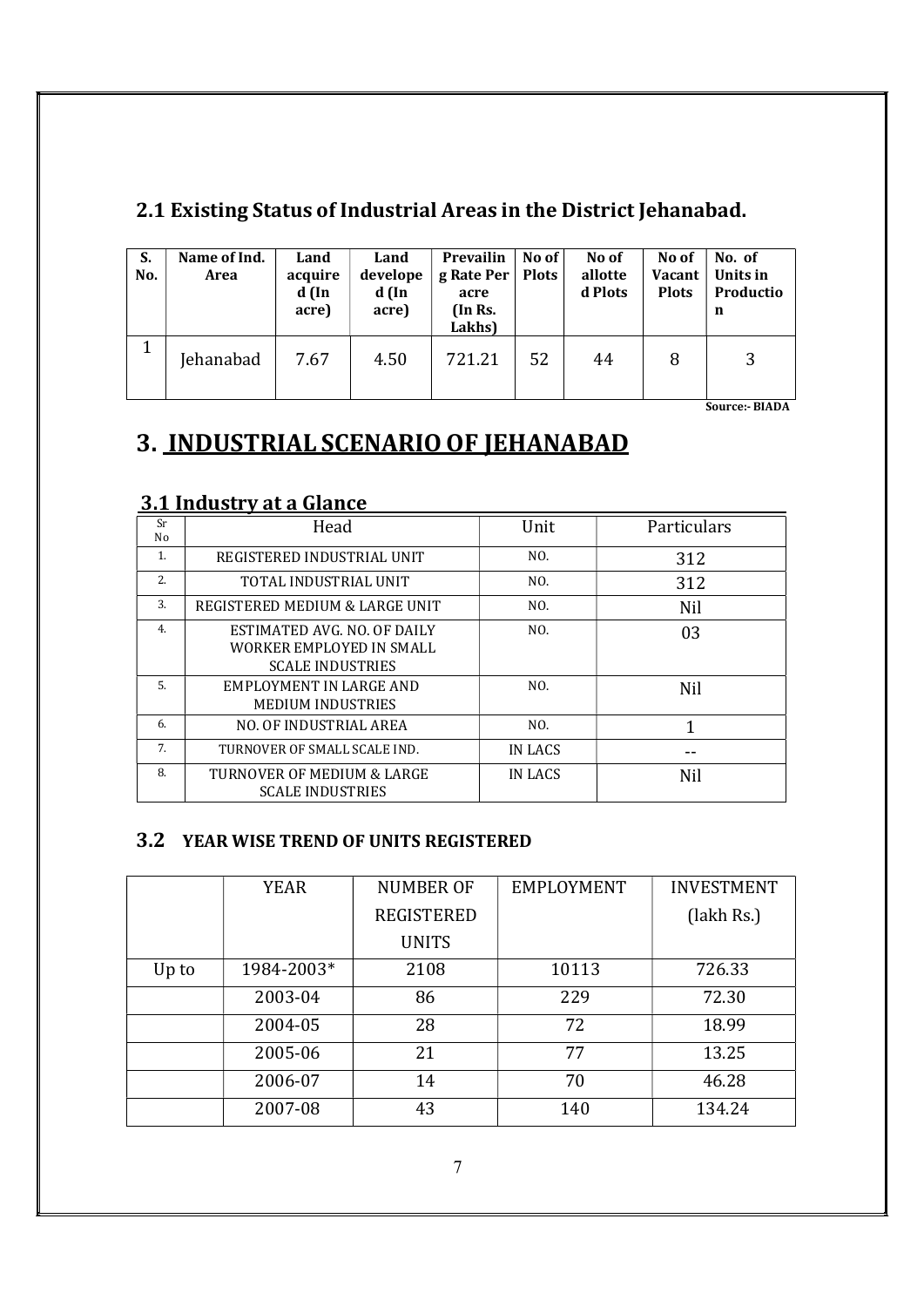|              |      | $\sim$ | .<br>--- - - |
|--------------|------|--------|--------------|
| <b>Total</b> | 2566 | 11556  | 1849.67      |
| 2015-16      | --   |        |              |
| 2014-15      | 16   | 97     | 87.75        |
| 2013-14      | 42   | 183    | 126.81       |
| 2012-13      | 33   | 124    | 64.36        |
| 2011-12      | 38   | 195    | 157.78       |
| 2010-11      | 29   | 86     | 88.50        |
| 2009-10      | 58   | 77     | 23.94        |
| 2008-09      | 50   | 93     | 289.14       |

Source: DIC, Jehanabad

#### 3.3 DETAILS OF EXISTING MICRO & SMALL ENTERPRISES AND ARTISAN UNITS IN THE DISTRICT

| <b>NIC</b> | TYPE OF                          | <b>NUMBER</b>  | <b>INVESTMENT</b> | <b>EMPLOYMENT</b> |
|------------|----------------------------------|----------------|-------------------|-------------------|
| CODE       | <b>INDUSTRY</b>                  | 0F             | (Lakh Rs.)        |                   |
| NO.        |                                  | <b>UNITS</b>   |                   |                   |
| 20         | Agro based                       | 78             | 475.4             | 358               |
| 22         | Soda water                       | $\mathbf{0}$   | $\boldsymbol{0}$  | $\overline{0}$    |
| 23         | Cotton textile                   | $\mathbf{0}$   | $\mathbf{0}$      | $\mathbf{0}$      |
| 24.        | Woolen, silk & artificial Thread | $\theta$       | $\theta$          | $\overline{0}$    |
|            | based clothes.                   |                |                   |                   |
| 25.        | Jute & jute based                | $\theta$       | $\theta$          | $\mathbf{0}$      |
| 26.        | Ready-made<br>&<br>garments      | 9              | 2.57              | 38                |
|            | embroidery                       |                |                   |                   |
| 27.        | Wood/wooden based furniture      | 27             | 32.35             | 76                |
| 28.        | Paper & Paper products           | $\mathbf{0}$   | $\mathbf{0}$      | $\mathbf{0}$      |
| 29.        | Leather based                    | $\mathbf{0}$   | $\mathbf{0}$      | $\mathbf{0}$      |
| 31.        | Chemical/Chemical based          | 78             | 64.30             | 122               |
| 30.        | Rubber, Plastic & petro based    | $\mathbf{1}$   | 0.60              | 06                |
| 32.        | Mineral based                    | $\mathbf{1}$   | 0.20              | 02                |
| 33.        | Metal based (Steel Fab.)         | $\mathbf{0}$   | $\mathbf{0}$      | $\mathbf{0}$      |
| 35.        | Engineering units                | 35             | 31.38             | 115               |
| 36.        | Electrical<br>machinery<br>and   | $\overline{4}$ | 5.20              | 19                |
|            | transport equipment              |                |                   |                   |
| 97.        | Repairing & servicing            | 34             | 99.08             | 100               |
| 01.        | <b>Others</b>                    | 35             | 54.58             | 91                |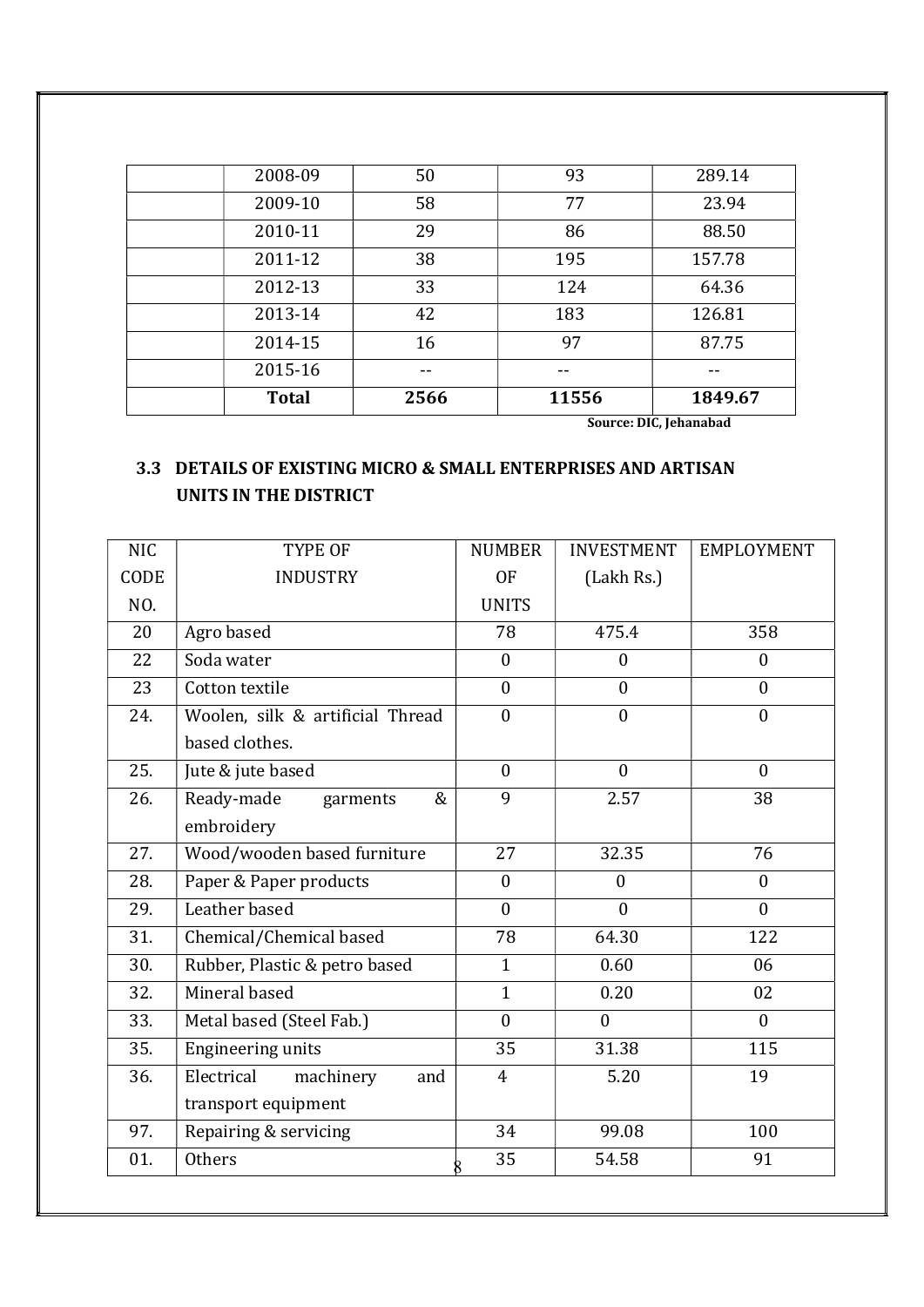| Kachori Making |     |                               |     |
|----------------|-----|-------------------------------|-----|
| <b>Total</b>   | 302 | 765.66                        | 927 |
|                |     | Course Course MIC Islamshired |     |

Source: Source: DIC, Jehanabad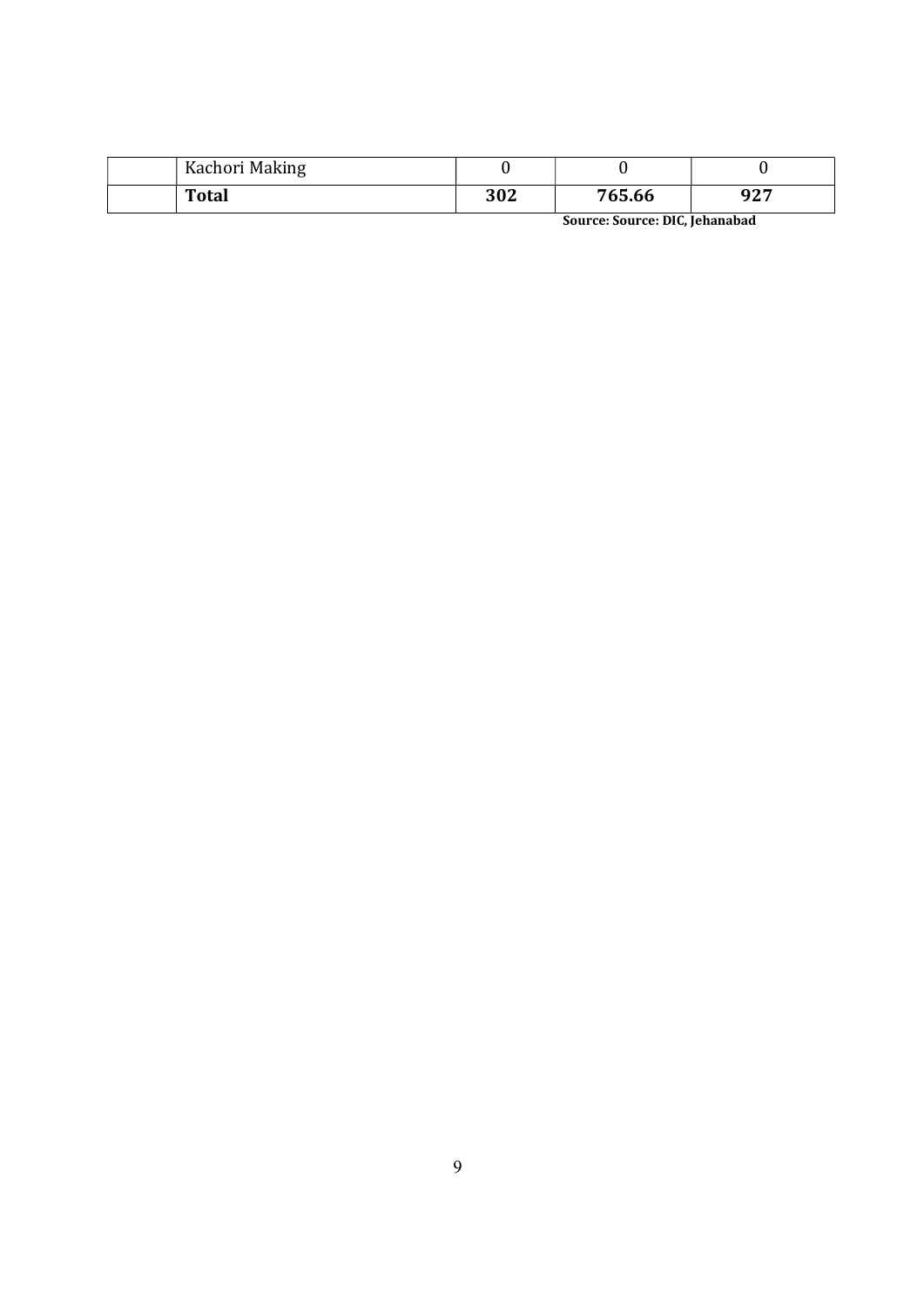#### 3.4 Large Scale Industries / Public Sector undertakings

There is no Large Scale Industries / Public Sector undertakings exist in the district.

#### 3.5 Major Exportable Item

N.A

#### 3.6 Growth Trend

N.A

#### 3.7 Vendorisation / Ancillarisation of the Industry

N.A

#### 3.8. Medium Scale Enterprises

There is no Medium Scale Enterprises exists in the district.

#### 3.8.1 List of the units in Jehanabad & Near By Area

N.A

#### 3.8.2 Major Exportable Item

N.A

#### 3.9 Service Enterprises

#### 3.9.1 Potentials areas for service industry

The Jehanabad dist. is having good scope for the service industries like Mobile phone repair and service, automobile servicing, Tent house, Atta chakki, Computer training institutes, Computer hardware repair and maintenance, Xerox and lamination, Flux board, House hold goods repair and servicing, Motor rewinding etc. 34 units in Automobile sector are running.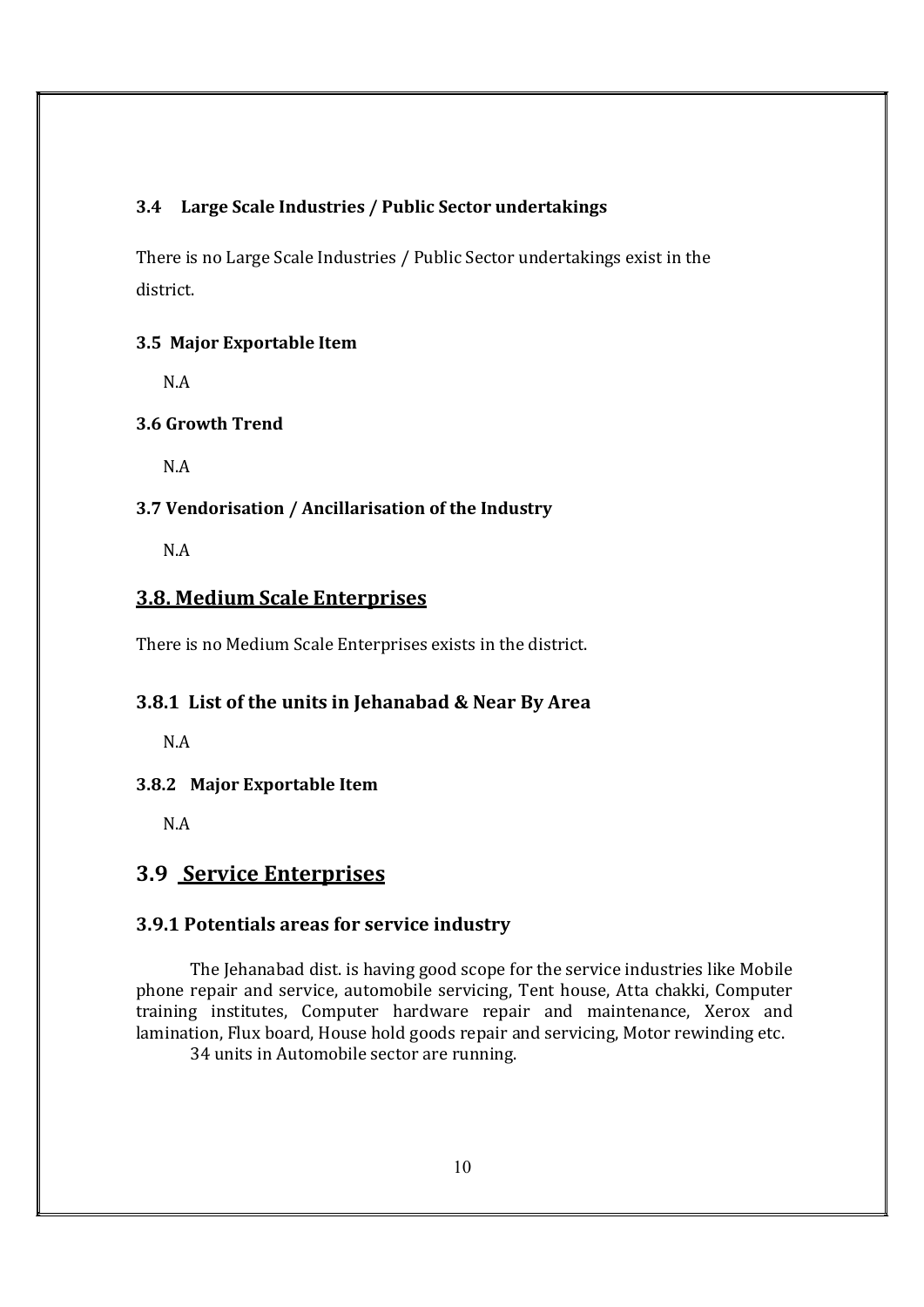#### 3.10 Potential for new MSMEs

The district is having good scope for the MSMEs like Red bricks, Cement products, Building materials, Rice Mill, Agro products, Mechanical work shop, Gate and Grill, Flour mill, Mineral water, Simple chemical products, Leather shoe chappal etc

#### 4. Existing Clusters of Micro & Small Enterprise

#### 4.1 DETAIL OF MAJOR CLUSTERS

#### 4.1.1 Manufacturing Sector

Nil

4.1.2 Service Sector - Nil

#### 4.2 Details for Identified cluster - Nil

#### 5. General issues raised by industry association during the course of meeting

There is no registered industry association available in the district.

#### 6. STEPS TO SET UP MSMEs

Following are the brief description of different agencies for rendering assistance to the entrepreneurs.

| S.No | Type of assistance                                                                                                | Name and address of agencies                                                             |
|------|-------------------------------------------------------------------------------------------------------------------|------------------------------------------------------------------------------------------|
|      | <b>Provisional Registration</b><br>Certificate $[EM-1]$ &<br><b>Permanent Registration</b><br>Certificate (EM-II) | General Manager, District Industries<br>Centre, Industrial Area, Kako Road,<br>Jehanabad |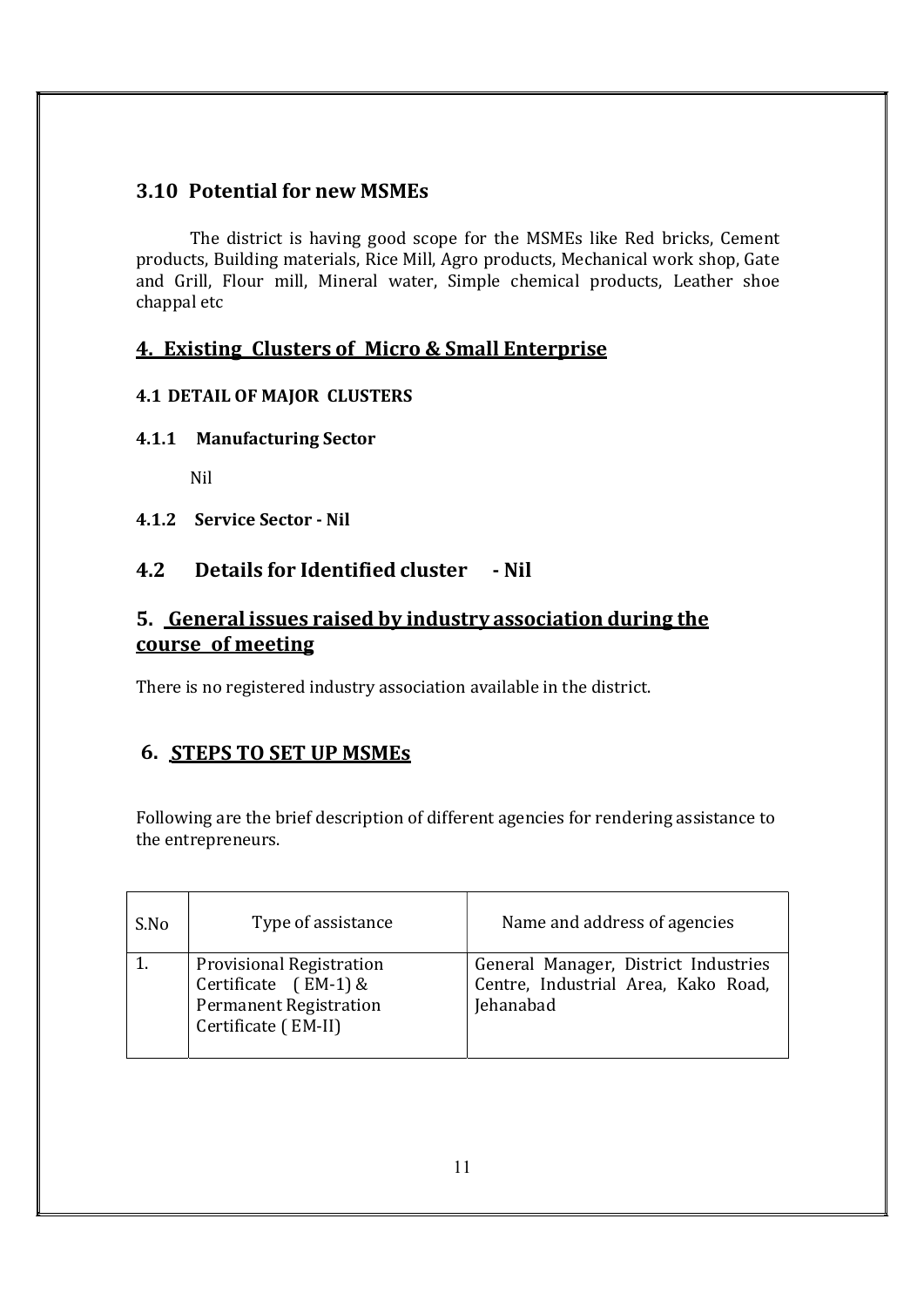| 2. | Identification of Project Profiles,<br>techno-economic and managerial<br>consultancy services, market<br>survey and economic survey<br>reports. | 1. Director, MSME-DI, Pataliputra<br>Industrial Area, Patna-800 013<br>2. General Manager, District<br>Industries Centre, Industrial Area,<br>Kako Road, Jehanabad<br>3. Khadi Village and Industries<br>Commission, Patna |
|----|-------------------------------------------------------------------------------------------------------------------------------------------------|----------------------------------------------------------------------------------------------------------------------------------------------------------------------------------------------------------------------------|
| 3. | Land and Industrial shed                                                                                                                        | Managing Director, Bihar Industrial<br>Area Development Authority. 1st<br>Floor, Udyog Bhawan, East Gandhi<br>Maidan, Patna - 800 004.                                                                                     |
| 4. | Financial Assistance                                                                                                                            | All Commercial Banks in the<br>1.<br>Jehanabad District.<br><b>Bihar State Financial Corporation</b><br>2.<br>5th floor, Indira<br>Bhawan, Ramchalitra<br>Path, Bailey Road,<br>Patna-1                                    |
| 5. | For raw materials under Govt.<br>Supply                                                                                                         | Branch Manager,<br>National Small Industry Corporation<br>Limited,<br>104 Ist Floor, Manna Surti Complex,.<br>Doctors Colony, Kankarbagh. Patna<br>800 020                                                                 |
| 6. | Plant and machinery under hire /<br>purchase basis.                                                                                             | $-do-$                                                                                                                                                                                                                     |
| 7. | Power/Electricity                                                                                                                               | Assistant Engineer, Bihar State<br>Electricity Board - of Concerned area.                                                                                                                                                  |
| 8. | Technical Know-how.                                                                                                                             | 1. Director, MSME-DI, Pataliputra<br>Industrial Area, Patna-800 013<br>2. General Manager, District<br>Industries Centre, Industrial Area,<br>Kako Road, Jehanabad<br>3. Khadi Village and Industries<br>Commission, Patna |
| 9. | Quality & Standard                                                                                                                              | Bureau of Indian Standards (BIS),<br>Patliputra Industrial Estate, Patna<br>800013                                                                                                                                         |